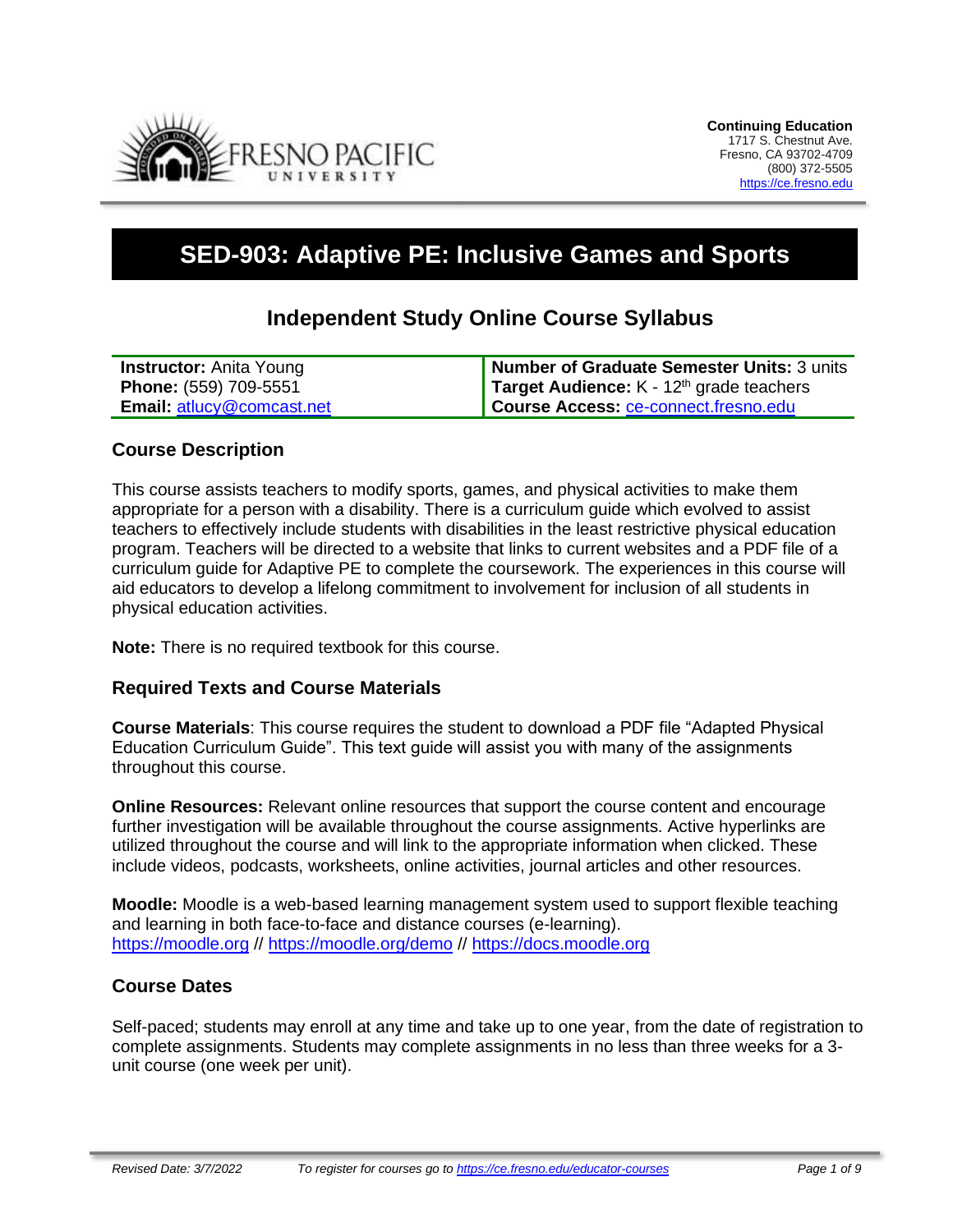## **National Standards Addressed in This Course**

#### **National Board for Professional Teaching Standards (NBPTS)**

[\(http://www.nbpts.org/standards-five-core-propositions/\)](http://www.nbpts.org/standards-five-core-propositions/)

First published in 1989 and updated in 2016, *[What Teachers Should Know and Be Able to Do](http://www.accomplishedteacher.org/)* articulates the National Board's Five Core Propositions for teaching. The Five Core Propositions comparable to medicine's Hippocratic Oath — set forth the profession's vision for accomplished teaching. Together, the propositions form the basis of all National Board Standards and the foundation for National Board Certification. Course assignments have been designed so students can demonstrate excellence against these professional teaching standards whenever possible.

- Proposition 1: Teachers are committed to students and their learning
- Proposition 2: Teachers know the subject they teach and how to teach those subjects to students
- Proposition 3: Teachers are responsible for managing and monitoring student learning
- Proposition 4: Teachers think systematically about their practice and learn from experience
- Proposition 5: Teachers are members of learning communities

#### **SHAPE America's National PE Standards** [\(http://www.shapeamerica.org/\)](http://www.shapeamerica.org/)

- Standard 1 The physically literate individual demonstrates competency in a variety of motor skills and movement patterns.
- Standard 2 The physically literate individual applies knowledge of concepts, principles, strategies and tactics related to movement and performance.
- Standard 3 The physically literate individual demonstrates the knowledge and skills to achieve and maintain a health-enhancing level of physical activity and fitness.
- Standard 4 The physically literate individual exhibits responsible personal and social behavior that respects self and others.
- Standard 5 The physically literate individual recognizes the value of physical activity for health, enjoyment, challenge, self-expression and/or social interaction.

## **Continuing Education Student Learning Outcomes (CE-SLO)**

| CE-SLO 1            | Demonstrate proficient written communication by articulating a clear focus,<br>synthesizing arguments, and utilizing standard formats in order to inform and<br>persuade others, and present information applicable to targeted use. |
|---------------------|--------------------------------------------------------------------------------------------------------------------------------------------------------------------------------------------------------------------------------------|
| CE-SLO <sub>2</sub> | Demonstrate comprehension of content-specific knowledge and the ability to<br>apply it in theoretical, personal, professional, or societal contexts.                                                                                 |
| CE-SLO <sub>3</sub> | Reflect on their personal and professional growth and provide evidence of how<br>such reflection is utilized to manage personal and professional improvement.                                                                        |
| CE-SLO 4            | Apply critical thinking competencies by generating probing questions,<br>recognizing underlying assumptions, interpreting and evaluating relevant<br>information, and applying their understandings to the professional setting.     |
| CE-SLO 5            | Reflect on values that inspire high standards of professional and ethical<br>behavior as they pursue excellence in applying new learning to their chosen<br>field.                                                                   |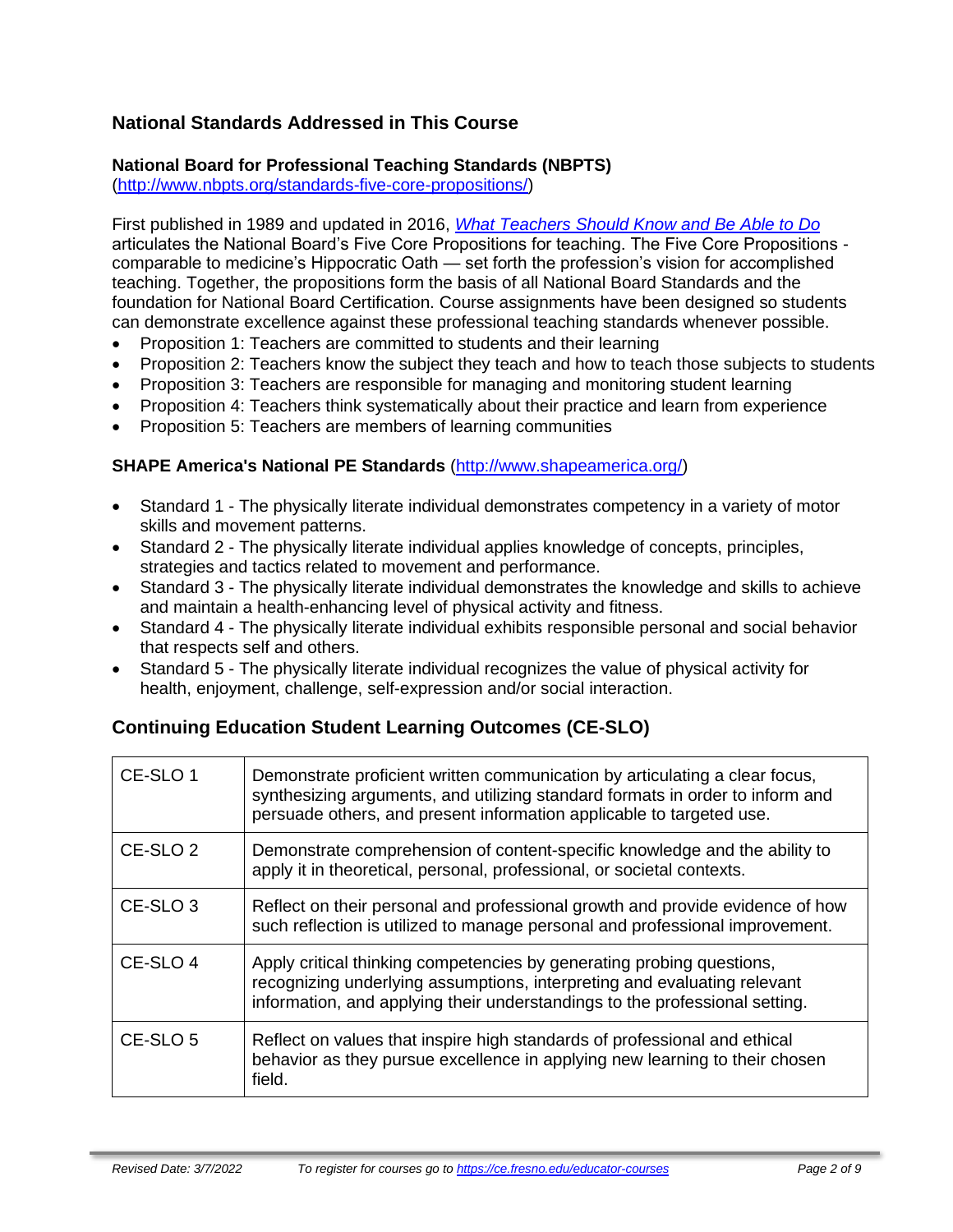| CE-SLO 6 | Identify information needed in order to fully understand a topic or task, organize<br>that information, identify the best sources of information for a given enguiry,<br>locate and critically evaluate sources, and accurately and effectively share that<br>information. |
|----------|----------------------------------------------------------------------------------------------------------------------------------------------------------------------------------------------------------------------------------------------------------------------------|
|----------|----------------------------------------------------------------------------------------------------------------------------------------------------------------------------------------------------------------------------------------------------------------------------|

## **Course Student Learning Outcomes (C-SLO)**

| <b>Student Learning Outcomes for This Course</b><br>By the end of this course student will be able to:                                                                             | <b>National Standards</b><br>Addressed* | <b>CE-SLO</b><br>Addressed** |
|------------------------------------------------------------------------------------------------------------------------------------------------------------------------------------|-----------------------------------------|------------------------------|
| 1. Acquire tools to assess the students and<br>make modifications that are necessary to<br>meet the student's needs.                                                               | <b>SHAPE</b><br>1, 5                    | 2, 6                         |
| 2. Learn about and become familiar with<br>modern concepts, trends, and equipment in<br>adaptive physical education.                                                               | <b>SHAPE</b><br>2, 5                    | 2, 6                         |
| 3. Learn to modify sports and physical activities<br>so that they are appropriate for a student<br>with disabilities to participate.                                               | <b>SHAPE</b><br>$\overline{2}$          | 2, 5, 6                      |
| 4. Evaluate and list websites chosen to be<br>useful in teaching units.                                                                                                            | <b>SHAPE</b><br>5                       | 1, 4                         |
| 5. Describe and plan physical education<br>instructional activities and suggest<br>accommodations for persons with specific<br>disabilities.                                       | <b>SHAPE</b><br>1, 5                    | 1, 2                         |
| 6. Teach physical activities that can be<br>implemented in everyday life to those with<br>disabilities                                                                             | <b>SHAPE</b><br>3, 4                    | 2, 5                         |
| 7. Evaluate an activity and make<br>recommendations in regard to its<br>effectiveness when dealing with disabled<br>children.                                                      | <b>SHAPE</b><br>2                       | 1, 2, 4                      |
| 8. Evaluate a physical education program and<br>appropriately integrate children with special<br>needs to allow social interactions as well as<br>mainstream physical education.   | <b>SHAPE</b><br>3, 4, 5                 | 1, 2, 4                      |
| 9. Be familiar with and follow safety procedures<br>involving the dangers and cautions of<br>modified education                                                                    | <b>SHAPE</b><br>2                       | 2, 5, 6                      |
| 10. Note the qualities and knowledge required of<br>a qualified exercise assistant, and determine<br>how the assistant can be used efficiently and<br>effectively in the classroom | <b>SHAPE</b><br>2, 5                    | 2, 3, 4, 5                   |
| 11. Locate and evaluate sport opportunities<br>available to students with disabilities in any<br>community                                                                         | <b>SHAPE</b><br>4                       | 1, 6                         |
| 12. Identify and integrate state standards into all<br>lessons and activities                                                                                                      | <b>SHAPE</b><br>2, 5                    | 1, 2, 4                      |
| 13. Develop and adapt games so that children of<br>every ability level can play together                                                                                           | <b>SHAPE</b><br>1, 4, 5                 | 2, 3, 4, 5                   |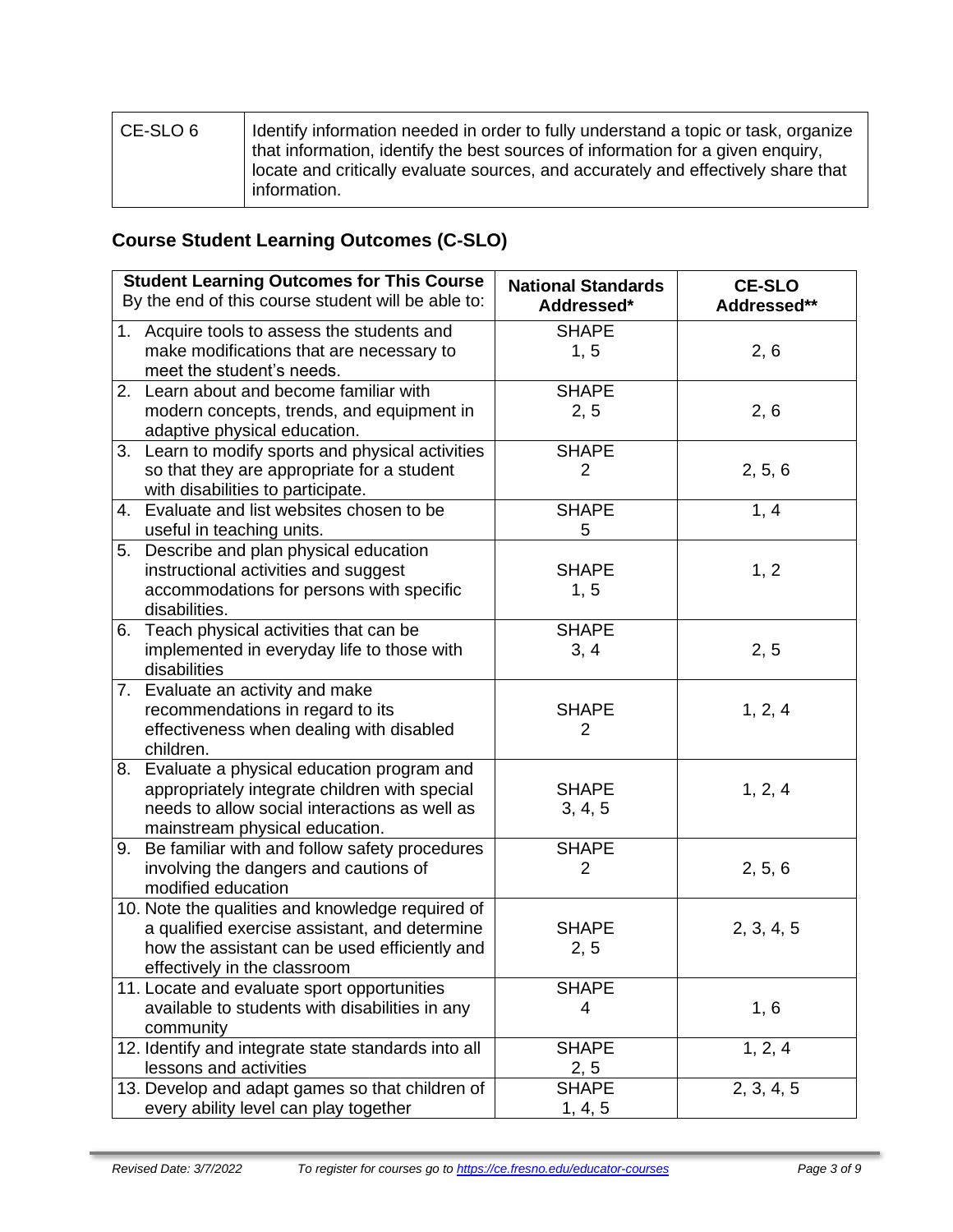\* Please refer to the section on **National Standards Addressed in This Course**

\*\* Please refer to the section on **Continuing Education Program Student Learning Outcomes**

#### **Topics, Assignments, and Activities**

| <b>Module</b><br><b>Module Title</b> | <b>Module Assignments and Activities</b>                                                     | <b>Points</b><br><b>Possible</b><br>for Each<br><b>Assignment</b> |
|--------------------------------------|----------------------------------------------------------------------------------------------|-------------------------------------------------------------------|
| <b>Welcome Module</b>                | Welcome Video<br>$\bullet$                                                                   |                                                                   |
|                                      | <b>Course Syllabus</b><br>$\bullet$                                                          |                                                                   |
|                                      | <b>Introduce Yourself Forum</b><br>$\bullet$                                                 |                                                                   |
| Module $1 -$<br>Welcome and          | 1.1 Email Instructor<br>$\bullet$                                                            | 5 pts                                                             |
| Introduction                         | 1.2 Attend IEP Meeting<br>$\bullet$                                                          | 15 pts<br>15 pts                                                  |
|                                      | 1.3 Review Three Articles<br>$\bullet$                                                       | 15 pts                                                            |
| Module $2 -$                         | 1.4 Observe Adaptive PE in Action<br>$\bullet$                                               | 15 pts                                                            |
| <b>Adaptive PE</b>                   | 2.1 School Adaptive PE Program Review<br>$\bullet$<br>2.2 Adaptive PE Equipment<br>$\bullet$ | 15 pts                                                            |
| Programs                             |                                                                                              |                                                                   |
|                                      |                                                                                              |                                                                   |
| Module $3 -$                         | 3.1 Adaptive PE Student Interview<br>$\bullet$                                               | 15 pts                                                            |
| <b>Adaptive PE</b>                   | 3.2 Adaptive PE Teacher Interview<br>$\bullet$                                               | 15 pts                                                            |
| <b>Interviews</b>                    |                                                                                              |                                                                   |
| Module $4-$                          | 4.1 Successful Adaptive Sports<br>$\bullet$                                                  | 15 pts                                                            |
| <b>Adaptative PE</b>                 | 4.2 Adaptive Physical Education Activity                                                     | 15 pts                                                            |
| Curriculum                           | 4.3 Individual Student Adaptive Activity Plans<br>$\bullet$                                  | 15 pts                                                            |
| Module 5 -                           | 5.1 Adaptive PE Standard 4 Lesson Plan<br>$\bullet$                                          | 15 pts                                                            |
| <b>Adaptative PE</b>                 | 5.2 Adaptive PE Standard 6 Lesson Plan<br>$\bullet$                                          | 15 pts                                                            |
| Lessons                              | 5.3 Adaptive PE Standard 7 Lesson Plan<br>$\bullet$                                          | 15 pts                                                            |
| <b>Course Wrap-up</b>                | <b>Final Reflection Forum</b><br>$\bullet$                                                   |                                                                   |
| Grading and                          | <b>Course Evaluation</b><br>$\bullet$                                                        |                                                                   |
| Evaluation                           | <b>Course Completion Checklist</b><br>$\bullet$                                              |                                                                   |
|                                      | <b>Grade Request / Transcript Request</b>                                                    |                                                                   |
|                                      | <b>TOTAL POINTS</b>                                                                          | <b>200 pts</b>                                                    |

#### **Grading Policies, Rubrics, and Requirements for Assignments**

#### **Grading Policies**

- Assignments will be graded per criteria presented in the course rubrics.
- $A = 90-100\%$  and  $B = 80-89\%$ , (anything below 80% will not receive credit.)
- The discernment between an A or a B letter grade is at the discretion of the instructor based on the quality of work submitted (see course rubrics).
- Coursework falling below a B grade will be returned with further instructions.
- All assignments must be completed to receive a grade and are expected to reflect the quality that teacher-training institutions require of professional educators. If completed assignments do not meet this standard, students will be notified with further instructions from the instructor.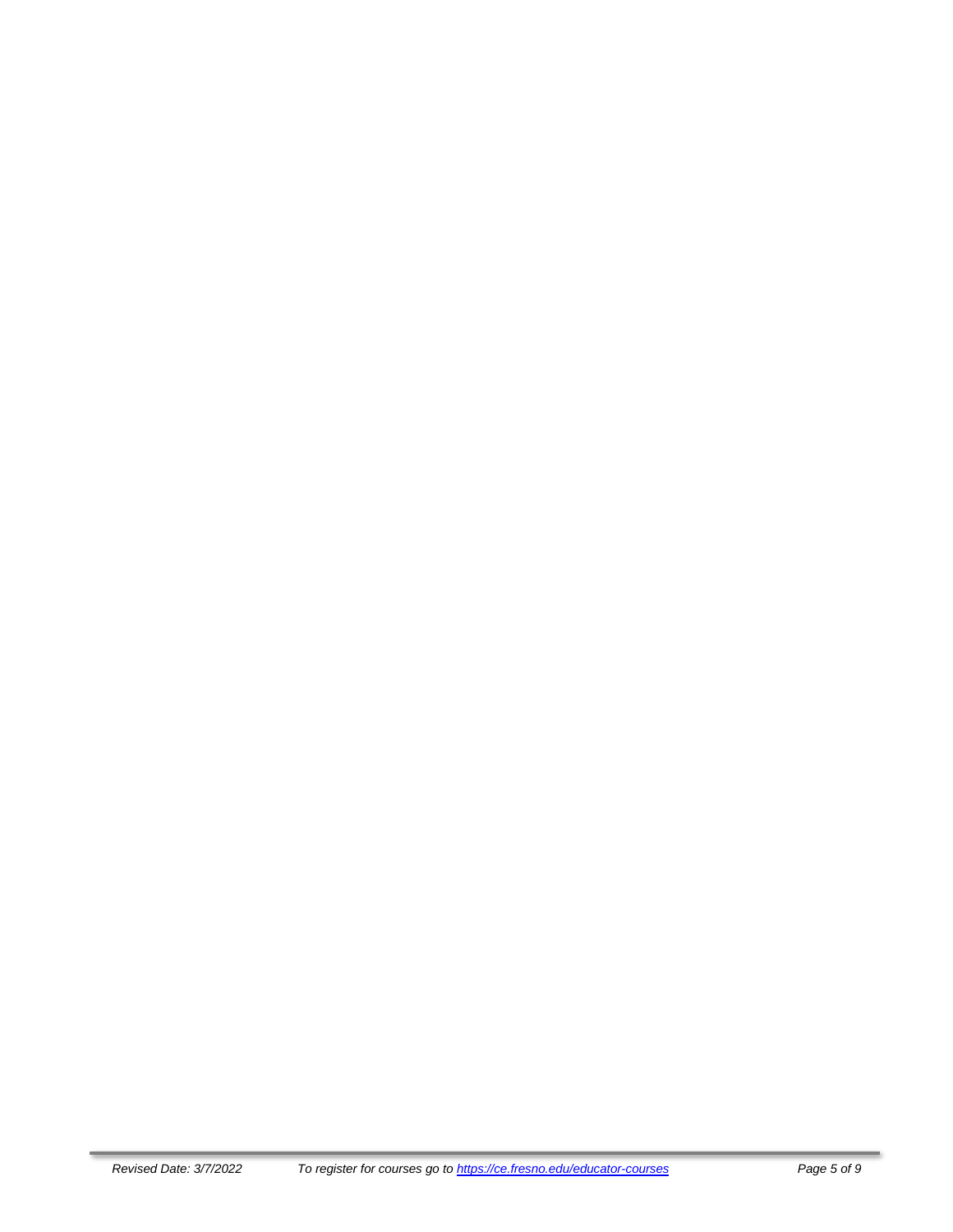#### **Grading Rubrics**

| Grade     | <b>Percent</b> | <b>Description</b> | <b>Rubric</b>                                                                                                                                                                                   |
|-----------|----------------|--------------------|-------------------------------------------------------------------------------------------------------------------------------------------------------------------------------------------------|
| A         | 90-100%        | Excellent          | Meets all course / assignment requirements with<br>significant evidence of subject mastery and<br>demonstration of excellent graduate level<br>professional development scholarship.            |
| B         | 80-89%         | Very Good          | Adequately meets criteria for all course/assignment<br>requirements - demonstrates subject competency<br>with very good graduate level professional<br>development scholarship.                 |
| <b>NC</b> | Below 80%      | Unacceptable       | Does not meet the minimum criteria for all<br>course/assignment requirements and demonstrated<br>little, if any, evidence of acceptable graduate level<br>professional development scholarship. |

#### **Writing Requirements**

- **Superior:** Writing is clear, succinct, and reflects graduate level expectations. Clearly addresses all parts of the writing task. Maintains a consistent point of view and organizational structure. Includes relevant facts, details, and explanations.
- **Standard:** Writing is acceptable with very few mistakes in grammar and spelling. Addresses most parts of the writing task. Maintains a mostly consistent point of view and organizational structure. Includes mostly relevant facts, details, and explanations.
- **Sub-standard:** Writing contains noticeable mistakes in grammar and spelling. Does not address all parts of the writing task. Lacks a consistent point of view and organizational structure. May include marginally relevant facts, details, and explanations.

#### **Lesson Plan Requirements**

- **Superior:** Instructional goals and objectives clearly stated. Instructional strategies appropriate for learning outcome(s). Method for assessing student learning and evaluating instruction is clearly delineated and authentic. All materials necessary for student and teacher to complete lesson clearly listed.
- **Standard:** Instructional goals and objectives are stated but are not easy to understand. Some instructional strategies are appropriate for learning outcome(s). Method for assessing student learning and evaluating instruction is present. Most materials necessary for student and teacher to complete lesson are listed.
- **Sub-standard:** Instructional goals and objectives are not stated. Learners cannot tell what is expected of them. Instructional strategies are missing or strategies used are inappropriate. Method for assessing student learning and evaluating instruction is missing. Materials necessary for student and teacher to complete lesson are missing.

#### **Instructor/Student Contact Information**

Throughout the course participants will be communicating with the instructor and their classmates on a regular basis using asynchronous discussion forums. Students are provided with instructor contact information in the event they want to make email or phone contact. In addition, students are encouraged to email or phone the instructor at any time. Students will also receive feedback on the required assignments as they are submitted.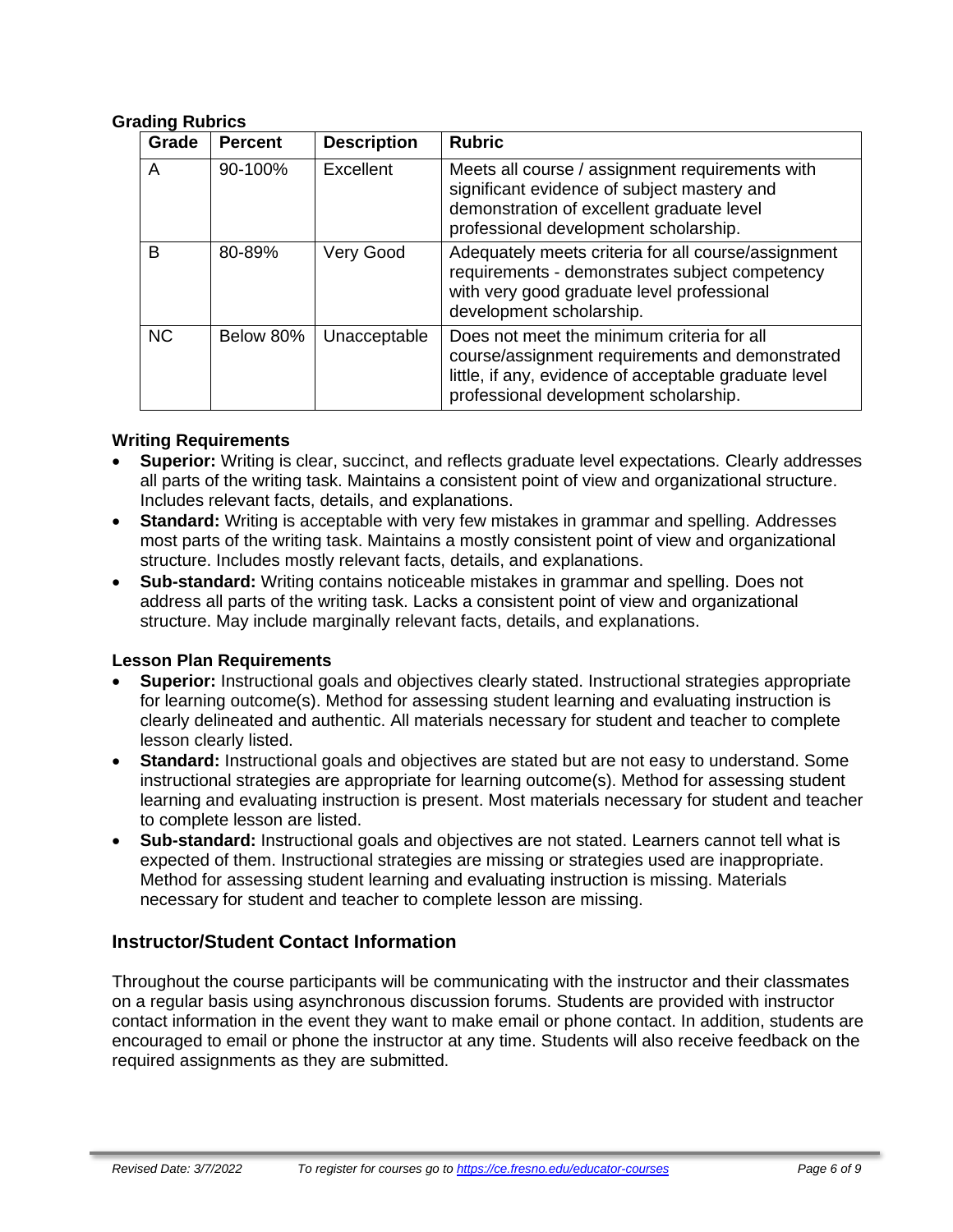#### **Forums**

Participation is an important expectation of this course and all online courses. Online discussions promote reflection and analysis while allowing students to appreciate and evaluate positions that others express. While students may not be engaging with the same students throughout this course, they will be expected to offer comments, questions, and replies to the discussion question whenever possible. The faculty role in the discussion forum is that of an observer and facilitator.

#### **Coursework Hours**

Based on the Carnegie Unit standard, a unit of graduate credit measures academic credit based on the number of hours the student is engaged in learning. This includes all time spent on the course: reading the textbook, watching videos, listening to audio lessons, researching topics, writing papers, creating projects, developing lesson plans, posting to discussion boards, etc. Coursework offered for FPU Continuing Education graduate credit adheres to 45 hours per semester unit for the 900-level courses. Therefore, a student will spend approximately 135 hours on a typical 3-unit course.

## **Services for Students with Disabilities**

Students with disabilities are eligible for reasonable accommodations in their academic work in all classes. In order to receive assistance, the student with a disability must provide the Academic Support Center with documentation, which describes the specific disability. The documentation must be from a qualified professional in the area of the disability (i.e. psychologist, physician or educational diagnostician). Students with disabilities should contact the Academic Support Center to discuss academic and other needs as soon as they are diagnosed with a disability. Once documentation is on file, arrangements for reasonable accommodations can be made. For more information and for downloadable forms, please go to [https://www.fresno.edu/students/academic](https://www.fresno.edu/students/academic-support/services-students-disabilities)[support/services-students-disabilities.](https://www.fresno.edu/students/academic-support/services-students-disabilities)

#### **Plagiarism and Academic Honesty**

All people participating in the educational process at Fresno Pacific University are expected to pursue honesty and integrity in all aspects of their academic work. Academic dishonesty, including plagiarism, will be handled per the procedures set forth in the Fresno Pacific University Catalogue and Handbook - <https://handbook.fresno.edu/graduate/academic-policies>

## **Technology Requirements**

To successfully complete the course requirements, course participants will need Internet access, can send and receive email, know how to manage simple files in a word processing program, and have a basic understanding of the Internet. Please remember that the instructor is not able to offer technical support. If you need technical support, please contact your Internet Service Provider.

**Moodle:** This course will be delivered totally online. Moodle is a learning management system that provides students access to online resources, documents, graded assignments, quizzes, discussion forums, etc. Moodle is easy to learn and has a friendly user interface. To learn more about Moodle, go to [https://docs.moodle.org/33/en/Student\\_FAQ.](https://docs.moodle.org/33/en/Student_FAQ) There are also some student tutorials on the Center for Online Learning website at Fresno Pacific University - [https://col.fresno.edu/student.](https://col.fresno.edu/student)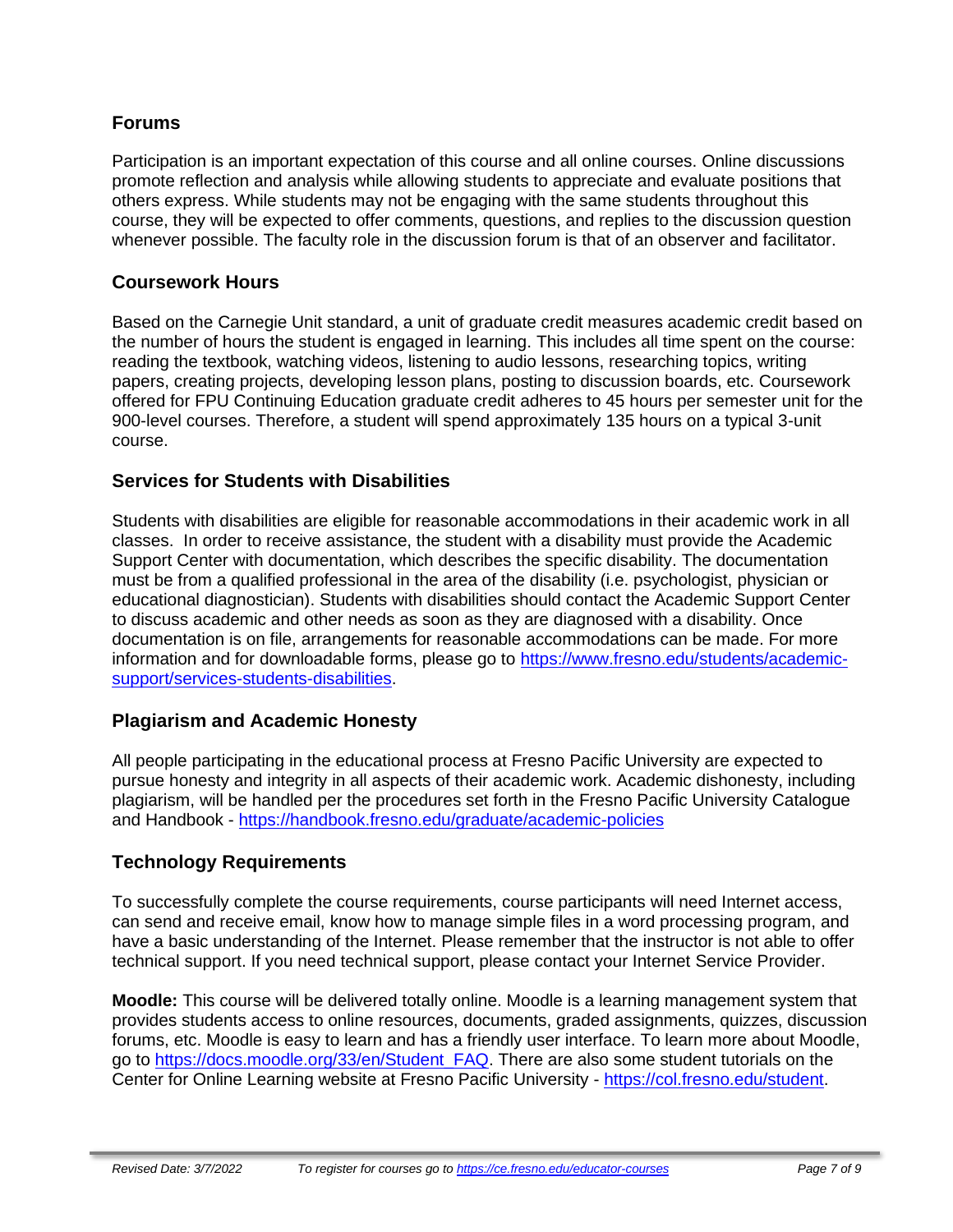**Moodle Site Login and Passwords:** Students will need to have internet access to log onto [https://ce-connect.fresno.edu.](https://ce-connect.fresno.edu/) The username and password numbers for Moodle access will be sent to you by the university using the email address you submitted at the time of registration. The instructor will then contact you with a welcome communication. If you need help with your username and password recovery, please contact the Continuing Education office at (800) 372- 5505 or (559) 453-2000 during regular office hours - Mon-Fri 8:00 am to 5:00 pm. or email them at [prof.dev@fresno.edu.](mailto:prof.dev@fresno.edu)

**Getting Help with Moodle:** If you need help with Moodle, please contact the Center for Online Learning (COL), by telephone or the website. Help by phone (559) 453-3460 is available Mon-Thurs 8:00 am to 8:00 pm and on Fridays from 8:00 am to 5:00 pm, or by filling out a "Request Services" form at [https://col.fresno.edu/contact/request-services.](https://col.fresno.edu/contact/request-services) Please identify that you are with the "School = Continuing Education".

## **Final Course Grade and Transcripts**

When all work for the course has been completed, students will need to logon to the Continuing Education website [\(https://ce.fresno.edu/my-account\)](https://ce.fresno.edu/my-account) and "Request Final Grade". Once the instructor receives the requests and submits the grade online, students may log back in to view their Final Grade Report or order transcripts online. Please allow at least two weeks for the final grade to be posted. For more information, see the Continuing Education Policies and Procedures at [https://ce.fresno.edu/ce-policies-and-procedures.](https://ce.fresno.edu/ce-policies-and-procedures)

## **University Policies and Procedures**

Students are responsible for becoming familiar with the information presented in the Academic Catalog and for knowing and observing all policies and procedures related to their participation in the university community. A summary of university policies may be found on the university website at [https://www.fresno.edu/students/registrars-office/academic-catalogs.](https://www.fresno.edu/students/registrars-office/academic-catalogs)

#### **Fresno Pacific University Student Learning Outcomes (FPU-SLO)**

| FPU-SLO 1            | Student Learning Outcomes Oral Communication: Students will exhibit             |
|----------------------|---------------------------------------------------------------------------------|
|                      | clear, engaging, and confident oral communication $-$ in both individual and    |
|                      | group settings - and will critically evaluate content and delivery components.  |
| FPU-SLO <sub>2</sub> | Written Communication: Students will demonstrate proficient written             |
|                      | communication by articulating a clear focus, synthesizing arguments, and        |
|                      | utilizing standard formats in order to inform and persuade others.              |
| FPU-SLO <sub>3</sub> | Content Knowledge: Students will demonstrate comprehension of content-          |
|                      | specific knowledge and the ability to apply it in theoretical, personal,        |
|                      | professional, or societal contexts.                                             |
| FPU-SLO 4            | Reflection: Students will reflect on their personal and professional growth and |
|                      | provide evidence of how such reflection is utilized to manage personal and      |
|                      | vocational improvement.                                                         |
| FPU-SLO 5            | <b>Critical Thinking:</b> Students will apply critical thinking competencies by |
|                      | generating probing questions, recognizing underlying assumptions,               |
|                      | interpreting and evaluating relevant information, and applying their            |
|                      | understandings to new situations.                                               |